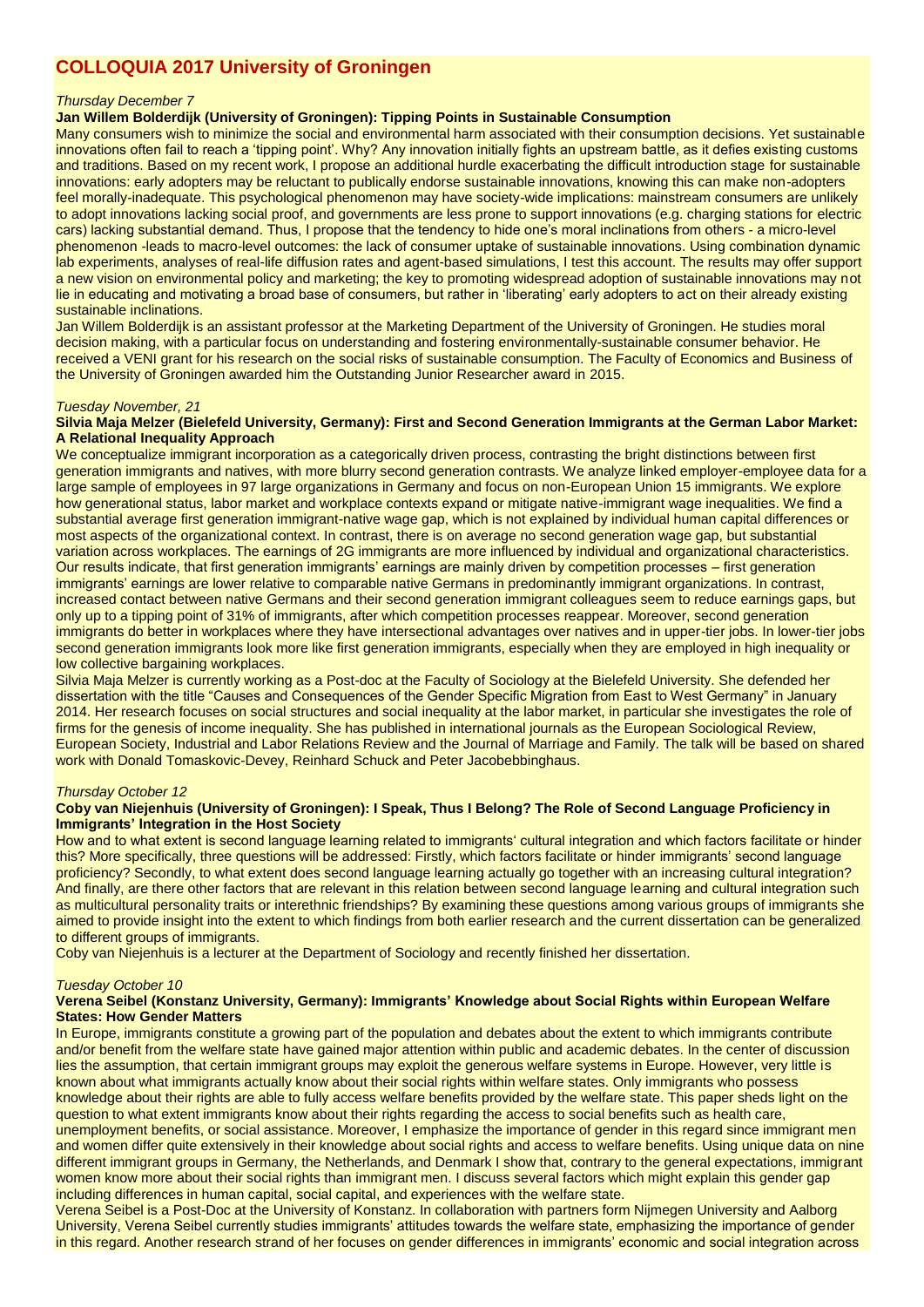welfare states. Verena Seibel holds a PhD in Sociology from the Humboldt University, Berlin and has completed her Masters at Utrecht University.

# *Monday October 9*

# **Dirk Witteveen (City University of New York): Precarious Career Trajectories within Labor Market Entry**

Sociologists are increasingly concerned with the rise of precarious work in post-industrial economies: jobs that are insecure, unprotected, poorly paid, and cannot support a household. Their questions typically focus on institutions, organizations, and the stratification process – how and why 'bad jobs' are dominant in particular industries or among different social groups. Simultaneously, panel data researchers have started to assess labor market inequalities that stretch for several decades, including the impact of job switching on all kinds of long-term career outcomes. Using panel data from American high school students sampled in the 1990s, I will present a study that combines the two different perspectives on precarious work in modern labor markets. Based on sequence analyses of respondents' post-education career pathways, I will make the case for 'precarious early careers': the component of job precarity that is experienced over time rather than in specific jobs. Surprisingly, the findings also reveal that macro-economic conditions upon labor market entry are strongly associated with more hostile and turbulent early careers, which I consider a form of 'scarring'. I will address the unequal exposure to such trajectories along demographic factors – most primarily class, race, gender – as well as the implications for theories of social stratification and the relationship between work and education.

Dirk Witteveen is a doctoral candidate in Sociology at the City University of New York, The Graduate Center. His research interests are concentrated on processes of intergenerational class inequality, the race and ethnicity gaps in the educational system and the labor market, perspectives on the political economy, and social problems in education. He is currently involved with a project on early indicators of student success in American higher education.

# *Thursday September 28*

**Susanne Scheibe (University of Groningen): Emotional Aging in the Work Context: Hidden Strength of Older Workers?** Decades of research on emotional aging have demonstrated that older adults enjoy relatively high well-being and experience advantages in several emotional competencies (such as emotion understanding and regulation) compared to young adults. Yet, despite the fact that working-age adults spend much of their time working and that pressures rise to work longer, little is known about the implications of age-related differences in emotional functioning for work outcomes. Many contemporary jobs pose high emotional demands on workers, such as the handling of emotionally charged encounters with customers, patients, clients, or students. Fulfilling emotional job demands requires good emotion understanding and effective emotion regulation to achieve organizationally desired outcomes and ward off threats to well-being. I will summarize theory and findings on emotional development across adulthood which shows that in contrast to typical decline seen in cognitive and physical domains of functioning, age-related changes in the emotional domain are mostly positive. Building on this work, I will present a series of studies with workers in the service and healthcare sectors, including studies using the experience-sampling methodology, that seek to understand the ramifications of emotional development for an aging workforce. These studies suggest that emotional changes with age can confer benefits for occupational outcomes of older employees, especially in contexts that are emotionally charged. Susanne Scheibe is associate professor of organizational psychology at the University of Groningen. Her research focuses on the ways in which stable and dynamic aspects of emotional functioning change as people age, and how such changes affect people in work settings. Current projects focus on age differences in workplace affect and emotional reactivity to stressful work events; links between age, emotional job demands and occupational well-being; and emotion regulation as a resource for older workers' maintenance of work motivation and performance. Originally from Germany, Susanne Scheibe studied psychology at Humboldt University Berlin and was a researcher at the Max Planck Institute for Human Development and Stanford University. In 2016, she was awarded a NWO VIDI grant for her research on the emotional benefits of growing older at work.

# *Tuesday June 27*

# **Christian Berger (Pontificia Universidad Católica de Chile): Adolescent Peer Relations and Groups as Contexts for Socioemotional Development**

Peer relations have been shown to be a significant context for adolescent socioemotional development. In the present talk I will discuss the shift from research centered around negative outcomes such as aggression to a more comprehensive perspective on socioemotional learning. This discussion is framed from an ecological perspective, integrating individual, interpersonal and group dimensions to better understand how individuals unfold within peer contexts. This argumentation will be supported by several studies to show how this perspective can be translated into research, using social network analysis (SNA), hierarchical modeling (HLM), structural modeling (SEM), and also qualitative methods.

Christian Berger is associate professor at Pontificia Universidad Católica de Chile. His interests are peer relations from childhood and adolescence, and in particular how these relationships and social contexts can foster positive development and outcomes, or by contrary may favor the emergence of violence and other negative processes. Currently he is involved in several studies, including assessing homophobic bullying from an ecological framework, ethnic diversity and peer relations, and socioemotional learning and peer relations within extracurricular activities.

# *Tuesday May 23*

**Solveig Cunningham (Emory University, USA): Going Native: Migration, Health and Integration**

Migration entails major lifestyle changes, disruption of social connections, diminished social status, and the stress of navigating new languages, bureaucracies, infrastructures, and social norms. Immigrants tend to have limited access to health care and preventative care, but they tend to be in better health compared with the people they leave behind and with native-born people in their country of reception. However, with duration of residence in the country of reception, immigrants' health tends to deteriorate, especially with respect to obesity and diabetes. These patterns have often been interpreted as resulting from changes in behaviors and from the contexts of reception. I will show findings from parallel studies in the United States and Belgium to quantify the roles of place of origin and context of reception in obesity and diabetes, and to document in which ways health-related behaviors change after migration.

Solveig Cunningham is Associate Professor in the Department of Global Health at Emory University. She was trained in Demography and Sociology at the University of Pennsylvania and in International Development at the London School of Economics and Political Science. Her work focuses on the implications of social factors for chronic disease. She studies how social and family networks relate to health throughout the lifespan and how they mitigate the broader social, economic and political environments. Her research has included work in the U.S., India, Sub-Saharan Africa, the Middle East, and Europe and employs quantitative and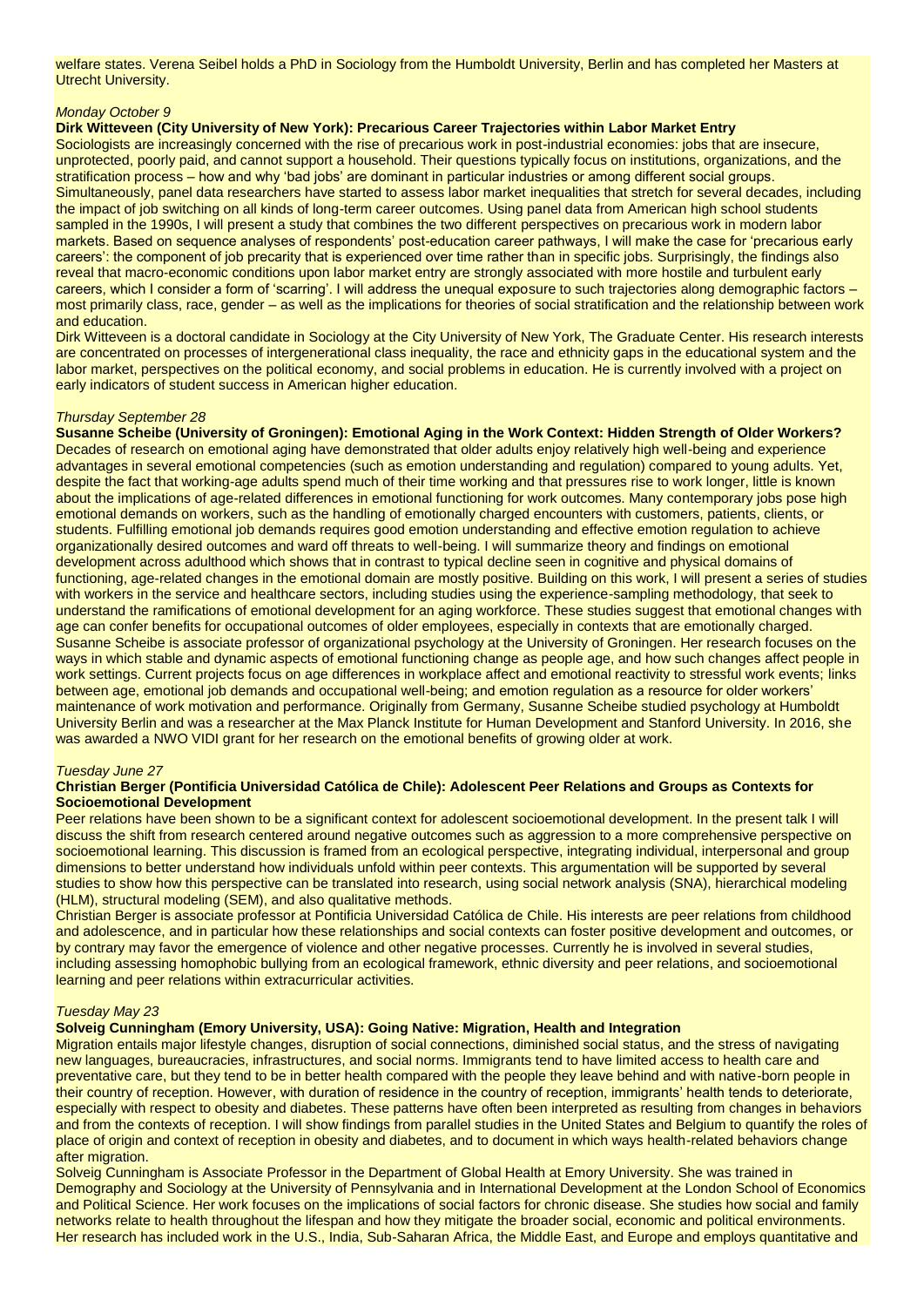qualitative methods of data collection and analysis. She is currently a Fulbright Scholar in Belgium at the Vrije Universiteit Brussel, conducting a study on immigrant and refugee health.

# *Thursday May 11*

# **Arnout van de Rijt (Utrecht University): Cumulative Advantage**

The theory of cumulative advantage is widely invoked across a broad range of domains of human achievement. The theory goes that positive feedback operating on small, arbitrary advantages an with time produce an ever widening gap between winners and losers. Cumulative advantage is of interest to sociologists as it is thought to undermine meritocracy. It would generate arbitrary differentiation between a priori equivalent actors and would allow a lucky scientist / artist or start-up company to perpetuate an initial success advantage over an initially unlucky but qualitatively superior peer. In my research I show both theoretically and empirically that the circumstances under which these self-reinforcing spirals of success-breeds-success are much more restrictive than previously thought. Using dynamic models of cumulative advantage and through field-experimental intervention I probe the conditions under which cumulative advantage occurs and distorts the meritorious allocation of resources.

Arnout van de Rijt is Professor of Sociology at Utrecht University and Stony Brook University. He holds a Ph.D. in Sociology from Cornell University. He received the 2010 Freeman young scholar award for contributions to social network analysis. His current research focuses on cumulative advantage processes.

# *Thursday April 13*

# **Wander Jager (University College Groningen): Social Simulation and Artificial Societies**

Changes in society sometimes happen relatively fast, such as a rise in nationalism, the waning of smoking (in public) or our increased activity on social media. Social simulation offers a powerful tool in studying the social complex dynamics of such processes. Artificial societies allow for conducting large-scale and long-term experiments with tipping-points in social systems. Representing human behaviour in a computational simple yet meaningful way remains a challenge, because psychological theory is usually descriptive and statistical of nature. Simulation models on littering, migration & acculturation and diffusion of electric cars will be presented as examples of how psychological theory can be made computational. Finally it will be discussed how integrated models and games can be used in an educational and research context.

Wander Jager is Associate Professor and Managing Director of the Groningen Center for Social Complexity Studies. Much of his work uses social simulation as a tool to explore human-environment interactions, e.g. related to issues such as innovation diffusion, land-use, littering and migration.

# *Thursday March 30*

#### **Eric Widmer (University of Geneva): Conflict Structures in Family Networks of Older Adults and Their Relationship with Health-Related Quality of Life**

Family members are centrally important as a primary resource of care and source of support in old age, but they are also associated with ambivalence and conflict. A large body of literature has shown that family relationships have protective effects for individuals, either directly or by decreasing individual stress, and therefore, they positively affect individuals' psychological and physical health. Nevertheless, family support, even well-intentioned, does not always promote the well-being of older adults, as it may cause stress rather than comfort. Indeed, if family support is perceived as overly intrusive, controlling, or dominating, it can foster resentment, resistance to behavior change, and stress. Therefore, it is important to assess negative relationships in family networks for a better understanding of health-related quality of life issues. After stressing some of the theoretical issues related with conflict and family, this presentation will empirically explore the largely uncharted relationship between health-related quality of life and conflict in family networks of older adults based on a representative sample of individuals 65+.

Eric Widmer is professor at the Department of Sociology of the University of Geneva, and a member of the board of directors of [NCCR LIVES.](https://www.lives-nccr.ch/en) His long-term interests include intimate ties,family and other interpersonal relations, life course research and social networks. Along with others, he has been developing for two decades research on [families in a configurational perspective.](http://www.edwidmer.org/page-research2-famconfig) He is the author of various books and research papers. This presentation is based on a paper in collaboration with Myriam Girardin and Catherine Ludwig

# *Wednesday March 22*

# **Martina Dieckhoff (WZB Berlin): Trends Of Unemployment Scarring Over Time**

To date, we find abundant evidence that unemployment leads to reduced wages upon re-employment and also negatively affects other job quality outcomes. We still lack a systematic account of scarring trends over time, however. One central goal of our contribution is to fill this gap and investigate how scar effects in Germany have evolved over time and to unveil the institutional and macro-economic mechanisms behind observed trends. Using data from the German Socio-economic Panel 1984-2014 we estimate the effects of a recent unemployment experience on subsequent employment outcomes. In particular, we focus on the scar effects of unemployment on reemployment probabilities and (conditional on being reemployed) on subsequent wages and occupational status. The longitudinal nature of the data affords us with the possibility to examine the employment outcomes for workers who experience a spell of unemployment and compare them to those of (otherwise similar) workers who did not experience unemployment. Furthermore, we are able to test for change in compositional effects over time. Our preliminary results confirm the findings of prior work that unemployment leaves substantial scars. Scars are not only observed shortly after the unemployment spell, but also in the mid-term (4 years after the unemployment incidence) suggesting that the labor market disadvantage caused by unemployment is rather persistent. With respect to the evolution of these scar effects we show that there is no secular trend over the time period under study. However, there exists considerable temporal variation in the size of scarring effects. The specific pattern of this temporal variation can be partly brought in line with the business cycle, but parts of the observed temporal effects are also to be explained by fundamental reforms of the German unemployment benefit system.

Martina Dieckhoff is a Senior Researcher in the Research Unit "Skill Formation and Labor Markets" at the WZB Berlin Social Science Center and holds a research fellowship at the SFI (The Danish National Center for Social Research) in Copenhagen. She is also currently substituting for a professor at the Institute of Sociology of the Freie Universität Berlin. She holds a DPhil from the University of Oxford. Martina's research interests are in cross-nationally comparative labor market and life course research. Specifically, she works on the socio-demographic distribution of labor market risks, the consequences of unemployment and the determinants of and returns to continuing education and training.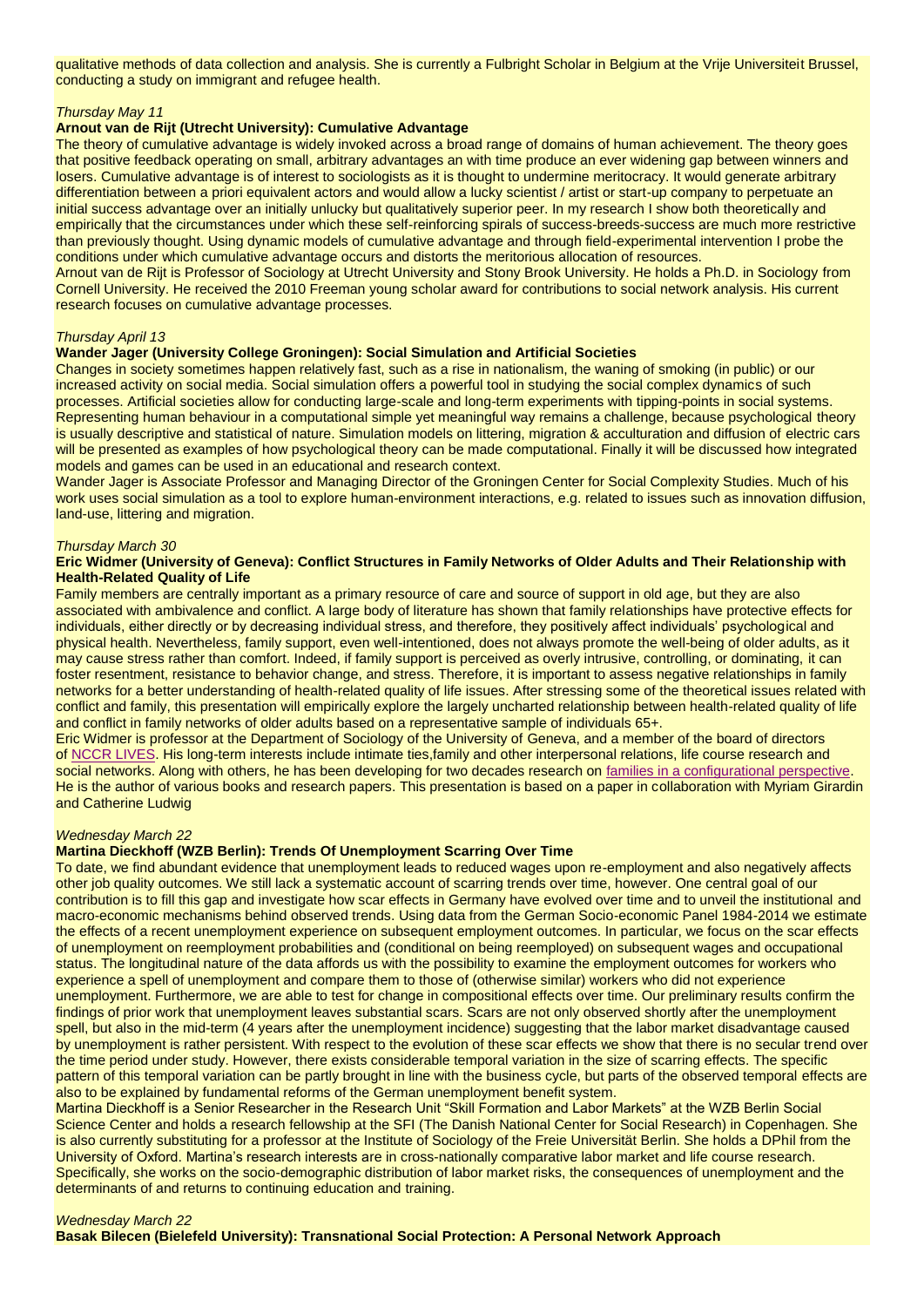Research on the cross-border practices underpin the spatial dimension of personal relationships highlighting that many individuals and their personal networks are not situated within one single nation-state over their life course. Having personal ties scattered across a variety of locations has implications on the resources one has. When persons migrate protective resources such as care, information exchange, and financial assistance need to be (re)negotiated within personal relationships. However, studies that examine such transnational practices within migrants' personal networks face methodological challenges at both the data collection and the data analysis levels. For a comprehensive analysis of migrants' life worlds, new methodological approaches to transnational practices and resource flows within personal networks are essential. Therefore, in this talk I aim to illustrate empirical ways to study social protection within and across nation-state borders by utilizing ego network analysis, participant observation, and qualitative interviews. Drawing on a mixed-methods design, I will demonstrate international migrants' social protection patterns, their strategies, as well as their meanings.

Basak Bilecen is an assistant professor (Akademische Rätin) at Bielefeld University, Faculty of Sociology. Her research focuses on migration and transnational studies, social inequalities, and personal networks. Currently she is investigating Chinese and Japanese student mobility in Europe through projects called 'Bright Futures', and 'Asian Educational Mobilities' funded by German Research Council (DFG). She is the author of International Student Mobility and Transnational Friendships (Palgrave Macmillan 2014). She has co-edited special issues in international peer-reviewed journals (Population, Space and Place, Journal of Ethnic and Migration Studies, and Social Networks).

# *Wednesday March 22*

#### **Annemarie Walter (University of Nottingham): Negative Campaigning, Political Incivility and Moral Values**

Negative campaigning is a widely applied campaign practice and its practitioners generally believe it to be an effective campaign method. The use of negative campaigning is not without controversy as it has been associated with unintended consequences such as a decrease in political trust and voter turnout. However, contrary to popular belief there is little scientific evidence that the practice of negative campaigning is a particularly effective campaign technique and work examining its effectiveness in multiparty settings is virtually absent. In the first part of this talk I will give a short overview of my work on the effectiveness of negative campaigning in a multiparty system. The second part of this talk I will devote to work in progress. Negative campaigning contains civil and uncivil discourse, and it seems to be particular the uncivil elements that voters respond to. I will present an outline for a study on how voters' moral values affect their emotional response to (in)civil campaign messages.

Annemarie Walter is a Nottingham Research Fellow at the School of Politics and International Relations at the University of Nottingham. Her research interests are political behavior, electoral behavior, political psychology and political communication and party strategy. She received in 2012 her PhD in political science at the University of Amsterdam. She was awarded in 2013 a Marie-Curie Intra Fellowship Grant and in 2015 a Nottingham Research Fellowship grant for her research on the causes and consequences of negative campaigning in multiparty systems.

#### *Thursday March 9*

#### **Rense Corten (Utrecht University): Trust in the Sharing Economy: A Research Program and First Findings**

The recently booming "sharing economy" seems to have achieved something that appears unlikely according to both common intuition and sociological wisdom: to create trust between strangers. Via websites such as *Airbnb, Snappcar* or *Peerby*, participants routinely share commodities such as spare rooms, cars, tools, and even food with fellow participants, apparently without worrying about opportunistic behavior by their interaction partners. Through such exchanges, proponents of the sharing economy claim important gains in efficiency, sustainability and social cohesion as compared to the conventional economy. My recently funded Vidi project studies the social and institutional conditions under which this remarkable level of trust can emerge, alongside the further social implications of these exchanges. In particular, two claims are studied: 1) that sharing economy platforms are capable of creating trust between strangers, regardless of their respective social backgrounds, and 2) that participation in the sharing economy increases generalized trust and social cohesion, also beyond these specific exchanges. In this talk I will outline the rationale and approach of the project, and present some (first) results from a number of studies that led up to this project.

Rense Corten is assistant professor at the Department of Sociology. His research revolves around the themes of cooperation, trust, and (the dynamics of) social networks, with empirical applications including adolescent networks, social media, the sharing economy, online criminal networks, and laboratory experiments. In 2016 he received an NWO Vidi grant for a research project on the origins and consequences of trust in the sharing economy.

# *Thursday January 19*

#### **Wendy Troop-Gordon (North Dakota State University): Using Vision and Neuroscience to Understand Risk and Resilience in the Face of Bullying**

Peer victimization, the experience of being repeatedly the target of aggression, social exclusion, and harassment, is a known risk factor for psychopathology and school maladjustment. The extent to which victimization leads to mental health, behavioral, and academic problems, however, varies across children. In this talk, I will present a series of studies examining attentional biases to social threat and protection, and neural sensitivity to stress, as transdiagnostic risk factors exacerbating the relation between peer victimization and maladjustment. Future directions for this research will also be addressed including the need to integrate the study of psychobiological, neural, and cognitive risk factors and the etiology of these risk factors in relation to peer victimization across development.

Wendy Troop-Gordon is an Associate Professor of Psychology at North Dakota State University and a faculty member in NDSU's Center for Visual and Cognitive Neuroscience. Her research interests lie at the intersection between children's social cognitions, relational experiences, and psychological well-being. In her most recent research, she has been examining the processes through which early peer experiences shape development including risk for depression and aggression, as well as how social-cognitive factors and interpersonal support mitigate the risk posed by both peer stress and popularity.

# *Thursday January 12*

#### **Thijs Bol (University of Amsterdam): Occupations and Wage Inequality: A Sociological Perspective**

Sociologists have long argued that occupations are the central unit of stratification in labor markets and "the backbone" of the social inequality system, but little research has focused on identifying why some occupations pay more than others. On the one hand, economists argue that wage differentials between occupations are fully explained by the complexity of tasks that workers perform. Sociologists, on the other hand, see occupations as more than a bundle of job tasks and focus on occupational institutions in explaining why some occupations pay more than others. Recent research for example emphasizes that occupational closure (licensure, educational credentialing) partly explains differences in mean occupational wages. Using empirical results from several